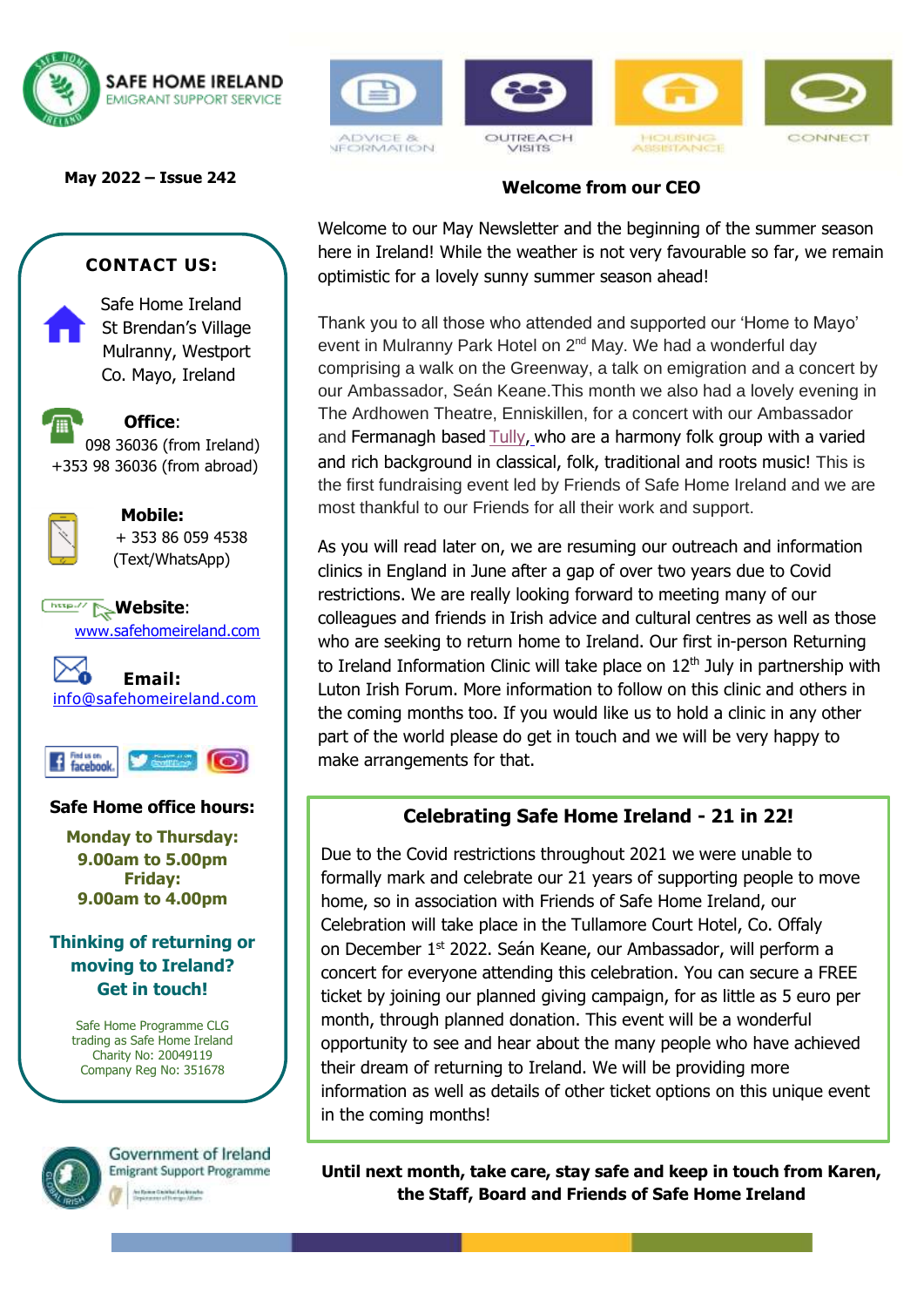#### **Disabled Person's Parking Permit – Ireland**

The parking permit is known as the Disabled Person's Parking Card or Permit and the EU Parking Card for People with disabilities. You can apply for the Permit to allow you to park in disabled parking spaces in Ireland and the EU if you are a person with severe restricted mobility or are certified as blind.

The Permit is available if you are a driver or passenger of a vehicle. It is valid for 2 years from the issue date and costs €35.

The Permit scheme is administered in Ireland by the [Disabled Drivers Association of Ireland](https://www.ddai.ie/parking-permit)  [\(DDAI\)](https://www.ddai.ie/parking-permit) and the [Irish Wheelchair Association \(IWA\).](https://www.iwa.ie/services/motoring/disabled-parking-permits/) You can apply [online to the IWA](https://www.iwa.ie/services/motoring/disabled-parking-permits/) or the [DDAI.](https://www.ddai.ie/eligibilitywizard?utm_campaign=eligibilitywizard&utm_source=howtoapply&utm_medium=bigbutton) They will ask you some questions to check if you qualify and then send you an application form by email or post.

**Qualifying Criteria;** You can apply for a card if you are a person with severe restricted mobility or are certified as blind.

#### **You will need one of the following;**

-To have your medical practitioner or consultant certify that you meet the medical and mobility criteria.

-Hold a [Primary Medical Certificate.](https://www.citizensinformation.ie/en/travel_and_recreation/transport_and_disability/tax_relief_for_disabled_drivers_and_disabled_passengers.html#l1f4da) If so, you will automatically qualify, but you still need to apply for the card.

-Be certified blind by The National Council of the Blind a GP, Ophthalmologist or Optician. You will still need to apply for the card.

#### **For further information or to apply, contact;**

Disabled Drivers Association, Ballindine, Claremorris, Co. Mayo, Ireland **Tel:** +353 94 936 4054 **Email:** [info@ddai.ie](mailto:info@ddai.ie) **Web**: [www.ddai.ie](http://www.ddai.ie/) 

#### **Frequently Asked Question: Disabled Parking Permit**

I am the holder of a UK Blue Badge that allows me to park in designated spaces for disabled people. **Q. Can you tell me if I can use my Blue Badge when holidaying in Ireland?** 

**A.** UK Blue Badges and Australian and New Zealand Disability Parking Permits can be used on the island of Ireland.

For people who have an EU Parking Permit for People with Disabilities, this can be used in any vehicle in which they are travelling.

#### **RTÉ Archives – capturing and preserving the past**

RTÉ Archives are responsible for collecting, preserving and making accessible the creative and documentary output of the national broadcaster in Ireland.

significant collections of photographs, manuscripts and administrative documents, RTÉ Archives contain a I am the holder of a UK Blue Badge that allows me to park in designated spaces for disabled people. **Q.**  Combining hundreds of thousands of hours of moving image and sound recordings together with unique record of Irish life.

The Archives website; **https://www.rte.ie/archives/**may be of interest to our readers who are online, **A.** UK Blue Badges and Disability Parking Permits can be used on the used on the used on the used on the vermits can be used on the vermits can be used on the vermits can be used on the vermits can be used on the vermits or anyone involved with Irish clubs or groups abroad who wish to give their members a 'wander down

If you have any questions or feedback about the Archives site or any content you think may be of interest to them, you can get in touch by emailing: **[archives@rte.ie](mailto:archives@rte.ie)**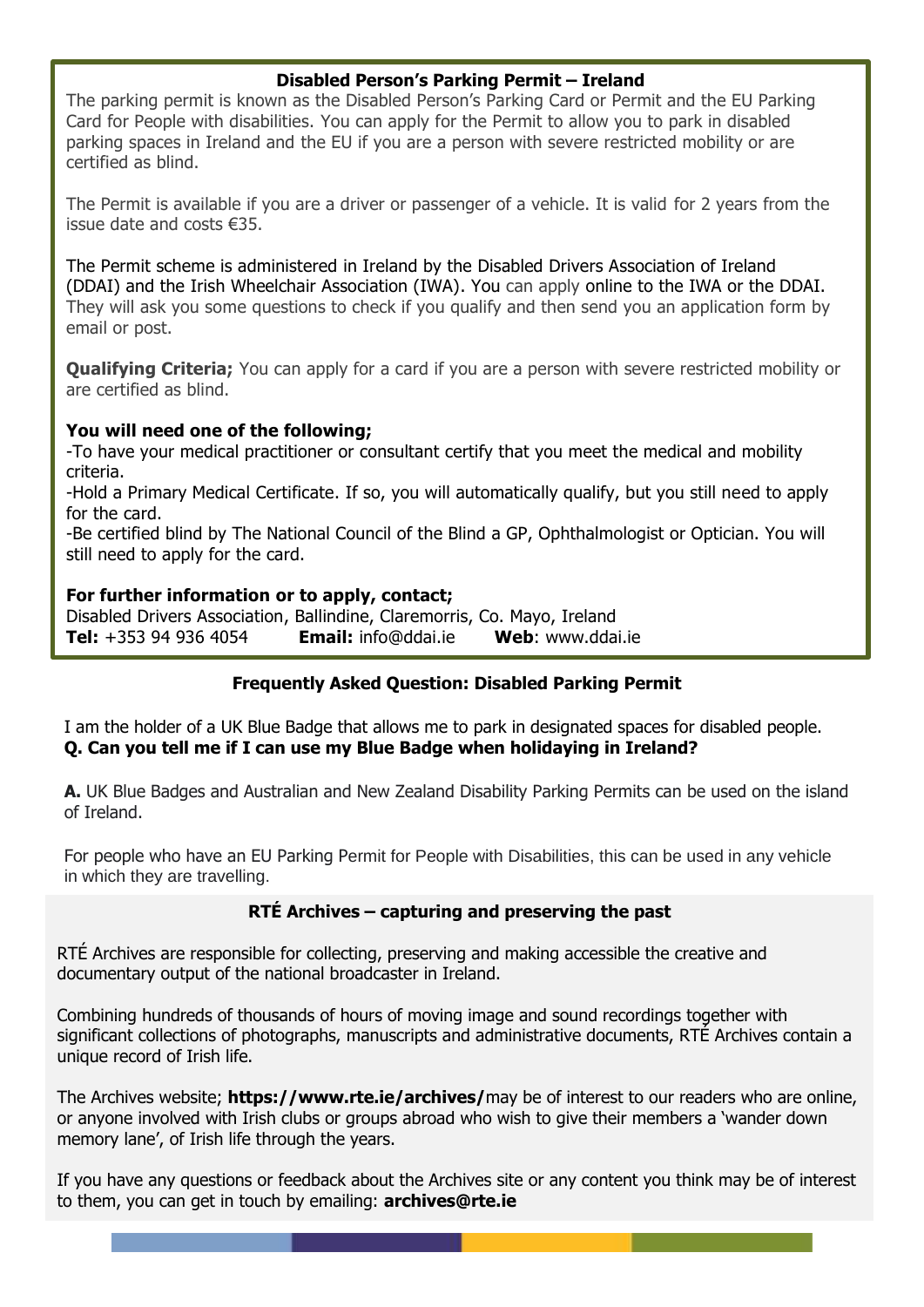#### **Home visits to Safe Home housing applicants throughout the UK**

As part of Safe Home Ireland's housing application process, Safe Home Outreach Officers endeavour to carry out home visits with our UK based applicants. Ideally we would like to meet with our clients regardless of their location, but unfortunately we do not have access to funding/staffing levels that would allow us to carry out visits to Safe Home clients further afield.

Safe Home does not have any staff based in the UK, however, prior to the Covid Pandemic our staff travelled to various cities throughout the UK a number of times each year to carry out home visits. During those trips, where possible, we also tried to link in with Irish welfare and support agencies as well as co-facilitating Moving to Ireland Information Clinics.

Due to the public health and travel restrictions in place since the onset of Covid in March 2020, our home visits to clients in the UK have been suspended. However, as the world now cautiously emerges from the worries and angst of Covid, **we are happy to announce that we will be resuming our trips across the water** – starting with visits in the North of England, in early June and to London mid-June. We are currently contacting housing applicants directly to arrange appointments.

We appreciate that many people are still understandably concerned and nervous about the virus, particularly those who may be medically vulnerable. We want to reassure all of our clients that we will be taking every precaution before and during visits to ensure that our applicants and our staff will be safe and comfortable.

**However, it is also very important for us to stress that we fully understand that having visitors to their home is something that not everyone is quite ready for yet -** we are happy to reschedule or defer visits if an applicant or their family has any concerns whatsoever.

**Our Housing Applicants will sometimes query why a home visit is necessary**…. we carry out the visits for a number of reasons, some of those are listed below;

Safe Home does not own or manage any properties of our own, we work with local authorities and Housing Associations in order to secure housing for our applicants. Many of these housing bodies request that we personally meet with our clients before they will consider them for any vacancies which may arise.

Sometimes deciding to return to Ireland can be based on a range of emotions, such as moving to be closer to family and friends, while this is extremely important we want to ensure that our clients have a clear insight into the broader practicalities involved and all aspects of returning to Ireland. For example, does any current income transfer? What about entitlements in Ireland? What about health/medical matters? The cost of living in Ireland etc.

Home visits give our housing applicants an opportunity to ask any questions and discuss any issues that may be concerning them about a move to Ireland in the relaxed setting of their own homes.

Moving home is not for everyone, so having a chance to have a face to face conversation often helps people to reach the decision that is best for them, whether that is moving back home or choosing to stay on in their adopted country.

**A word of caution! – Car hire costs in Ireland -** For those who may be planning a trip to Ireland and hoping to hire a car, it's worth doing your research early. The cost of car hire really has skyrocketed here compared to pre-pandemic levels. This is thought to be due to the shortage of car fleets available in the car rental market. For some people, relatives here can include them on their insurance policies as named drivers for the duration of their stay, at little or no cost. Of course, this isn't an option that everyone may have open to them. Sadly, Shank's Mare or a High Nelly may end up being the more affordable alternative in a lot of cases!